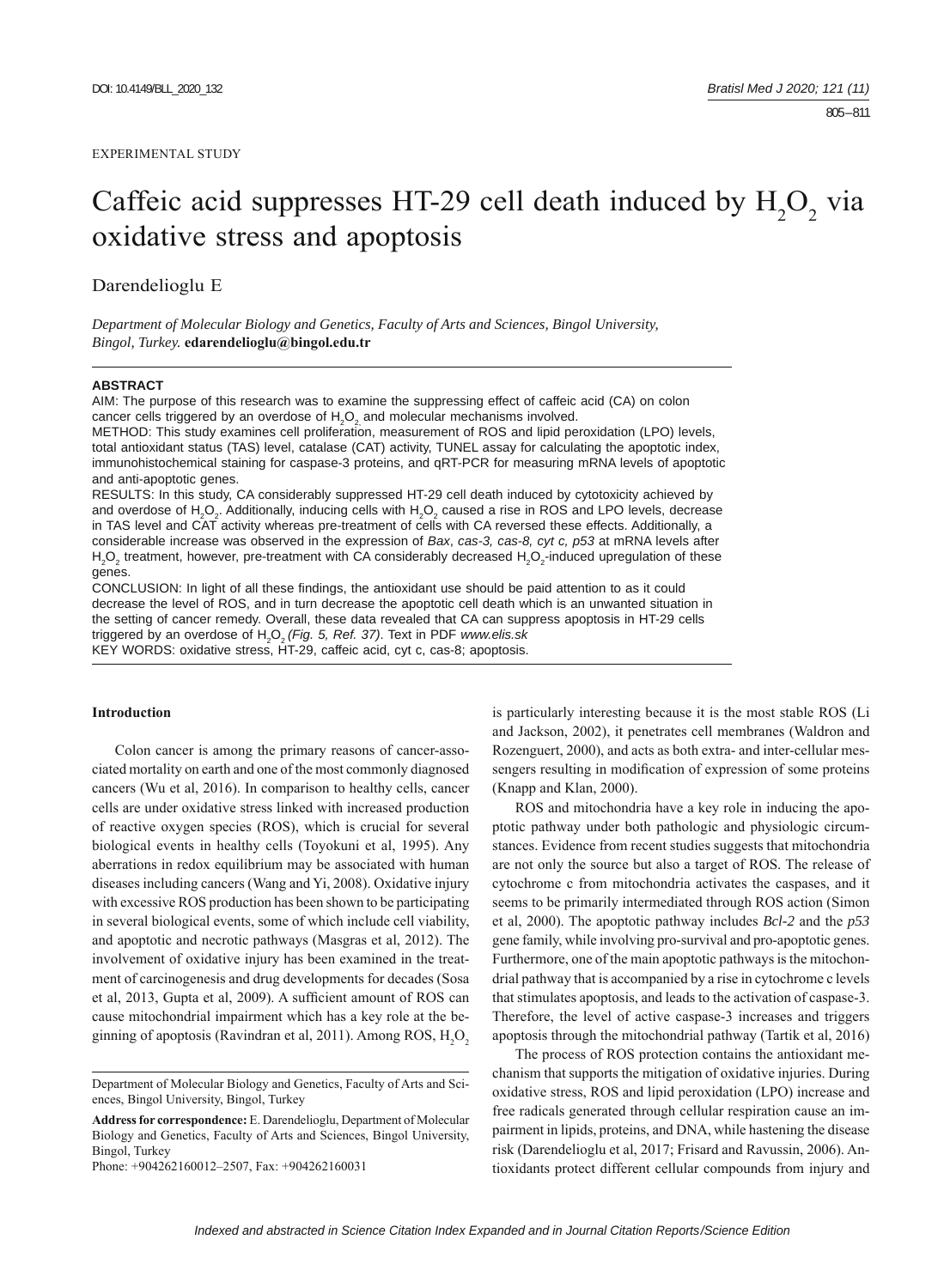# 805 – 811

death (Das and Roychoudhury 2014). Polyphenols are reported to be antioxidants that are beneficial to human health (Sato et al, 2011). The consumption of coffee that contains various types of antioxidants, for example chlorogenic and caffeic acids (CA) was shown in many studies to decrease the risk associated with cardiovascular disease in addition to some cancer types including gastric and colon cancers (Schmit et al, 2016, Xie et al, 2016).

The suppression of ROS by using diverse types of antioxidants could be an effective methodology in preventing the oxidative stress- -triggered cellular death (Choi et al, 2010). However, as demonstrated in previous research, the use of antioxidants as a supplement in cancer treatment might not be always beneficiary (Tartik et al, 2016, Fu et al, 2014). The main aim of this research was to investigate the effect of CA on HT-29 cells stimulated with and overdose of  $H_2O_2$ , and molecular mechanisms underlying its effect.

# **Material and methods**

## *Cell culture*

Colon cancer cells (HT-29; ATCC HTB-38™) were gratefully received from Uludag University as a gift and seeded in DMEM including 10 % FBS and 1 % antibiotics. The cells were grown in humidified incubator with 5 %  $CO<sub>2</sub>$  (Tartik et al, 2016).

## *Experimental groups*

The colon cancer cells were separated in three groups. In control, HT-29 cells were grown in complete medium. In  $H_2O_2$ group, the cells were grown in the presence of  $0.8 \text{ mM } H_2O_2$  for 12 h. In CA+H<sub>2</sub>O<sub>2</sub> pre-treatment group, HT-29 cells were preincubated with CA (0.05 and 0.1 mM) for 3 h, and 0.8 mM  $H_2O_2$ was added for 12 h.

## *Cell viability assay*

The cytotoxic effect on HT-29 cells was assessed in  $H_2O_2$ ,  $H_2O_2$ +CA and control groups by water-soluble tetrazolium-1 (WST-1) cell proliferation assay kit following the instructions supplied with the kit as described in Darendelioglu et al (2017).

#### *Intracellular ROS assay*

Cellular ROS generations were analysed as described in Darendelioglu et al (2017).

#### *Lipid peroxidation (LPO) assay*

LPO production was examined as described by Ohkawa et al (1979).

#### *Catalase (CAT) activity and total antioxidant status (TAS)*

The experiments were carried out following the protocols supplied with the catalase assay kit (Elabscience) and Human TAS ELISA kit (SunRed).

#### *TUNEL assay*

The assay was performed following the procedure supplied with the ApopTag kit (Milipore) as described in Tartik et al (2016). *QRT-PCR analysis*

The expression levels of the genes studied within this research were investigated by quantitative real-time gene expression assay kit (Jena Bioscience). The expression levels of *p53, Bax, Bcl-2, cytochrome c, cas-8* and *cas-3* and glyceraldehyde-3-phosphate dehydrogenase (*GAPDH)* as a housekeeping gene were analysed as explained in Tartik et al (2016).

## *Caspase-3 staining*

Immuno-histochemical staining experiments were carried out by using UltraVision LP Large Volume Detection System (Santa Cruz Biotechnology); kit protocol as described in Tartik et al (2016).

#### *Statistics*

All experiments were repeated at least three times. Statistical analysis and comparable data groups were assessed using Graph-





**Fig. 1. Effects of H2 O2 (A) and CA+H2 O2 on HT-29 cell proliferation (B). Experimental data are presented as mean ± SEM (n ≥ 3). \*\*\* p < 0.001**  points out statistically significant differences between control and other groups; ns: not significant.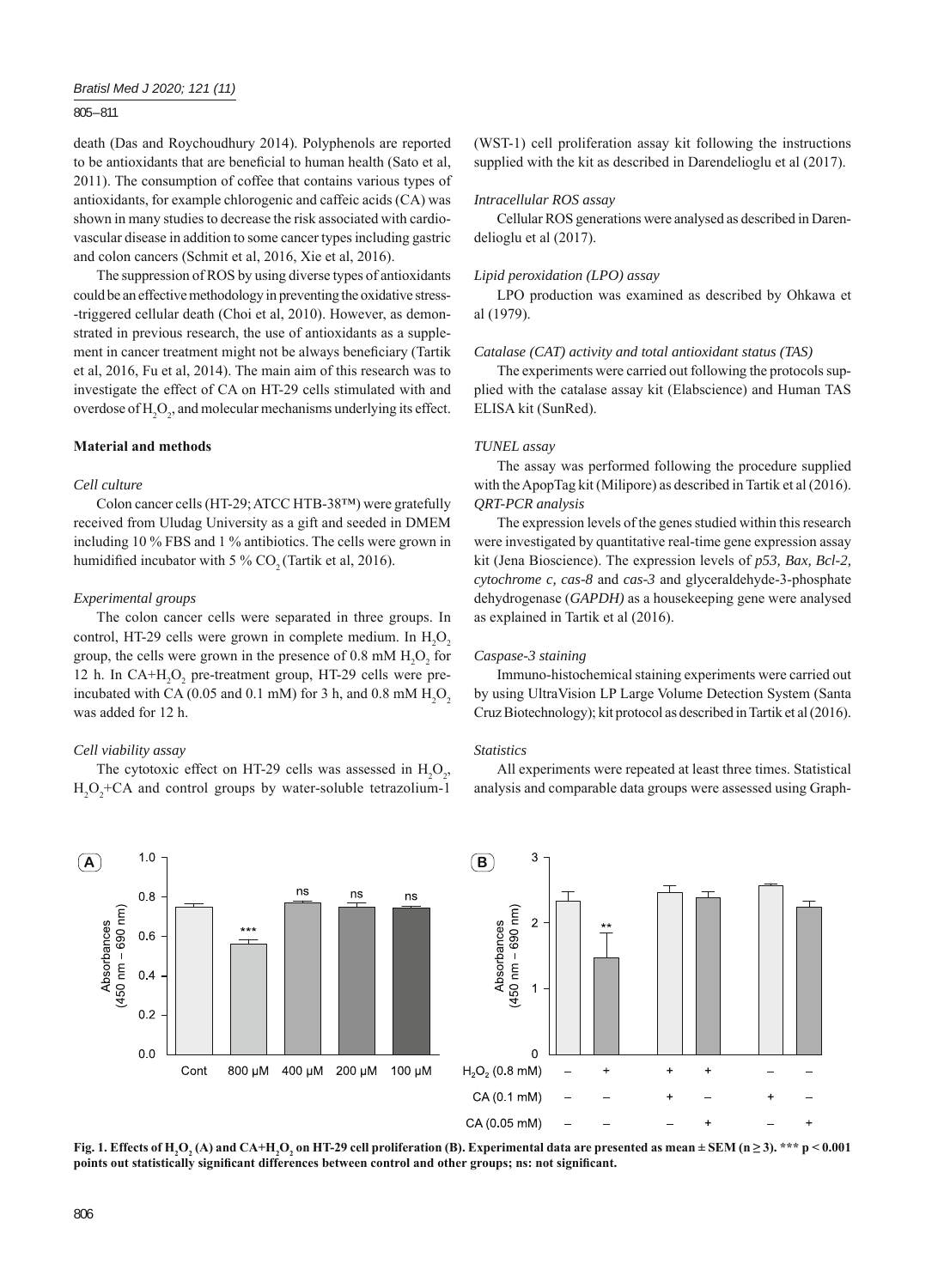

Fig. 2. The effect of CA pre-treatment on H<sub>2</sub>O<sub>2</sub>-induced ROS generation (A), MDA levels (B), CAT activity (C), and TAS (D) in HT-29 cells. Experimental data are given as mean  $\pm$  SEM (n  $\geq$  3). \*\*\* p < 0.001, \*\* p < 0.01, \* p < 0.05 point out statistically significant differences between **control and other groups**

Pad Prism 5 by one-way ANOVA Newman-Keuls post-hoc test;  $p < 0.05$  was considered significant.

#### **Results**

#### *Cell proliferation assay*

HT-29 cells were treated with  $H_2O_2(0.1-0.8 \text{ mM})$  for 12h and 24h and cell cytotoxicity was evaluated by WST 1 assay. As given in Figure 1A,  $0.8 \text{ mM of } H_2O_2$  induced a cell survival that was significantly lowered in a time-dependent manner. The treatment with 0.8 mM of  $H_2O_2$  significantly decreased cell numbers in comparison to control cells when the cells were exposed to  $H_2O_2$  for 12 h. For that reason, the treatment with  $0.8 \text{ mM } H_2O_2$  for 12 h was used to trigger HT-29 cell damage in the following experiments. As shown in Figure1B, 0.1 mM and 0.05 mM CA treatment increased cell viability by protecting cells from  $H_2O_2$ -induced damage.

# *Detection of intracellular ROS, LPO, CAT activity and TAS level*

H<sub>2</sub>O<sub>2</sub> provoked cellular ROS production and affected the associated cellular metabolic reactions. Herein, the effects of CA treatment on H<sub>2</sub>O<sub>2</sub>-triggered ROS production in HT-29 cells were studied.



Fig. 3. The effect of  $H_2O_2$ , and  $CA+H_2O_2$  treatments on apoptosis in **HT-29 as compared to control group. AI was calculated according to TUNEL assay instructions. Experimental data are given as mean ± SEM** ( $n \ge 3$ ). \*\*\*  $p < 0.001$  points out statistically significant differ**ences between control and other groups.**

The results revealed that the treatment led to a remarkable rise in ROS production, however, 0.1 mM CA pre-treatment significantly reduced ROS production (Fig. 2A). Moreover, the MDA level was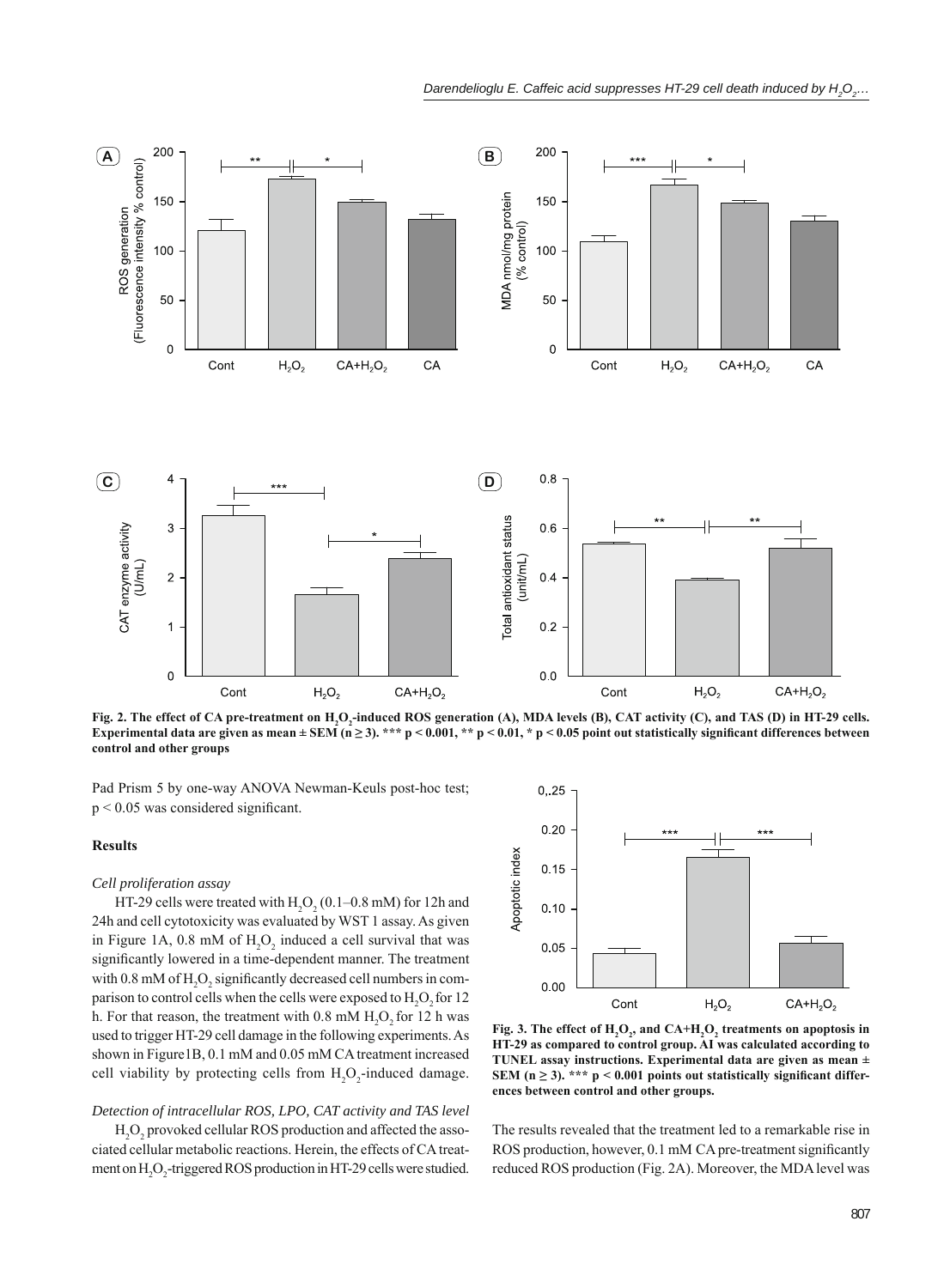805 – 811



Fig. 4. The effect of  $\text{H}_{\text{2}}\text{O}_{\text{2}}$  (B) and CA+ $\text{H}_{\text{2}}\text{O}_{\text{2}}$  (C) treatments on apoptosis-related active cas**pase-3 in HT-29 cells as compared to control group (A). Caspase-3 expressing cells are characteristic by their dark brown colouring.**

meaningfully increased in  $H_2O_2$ -treated cells as compared with the control group, while CA pre-treatment could reduce the MDA production (Fig. 2B). The CAT activity was remarkably decreased in  $H_2O_2$ -exposed colon cancer cells as compared with the control group, while CA pre-treatment increased the CAT activity (Fig. 2C). Similarly, TAS was noticeably reduced in  $H_2O_2$ -triggered HT-29 cells, however, CA pre-treatment reversed this effect (Fig. 2D).

#### *TUNEL Assay*

The effect of CA on preventing apoptosis provoked by  $H_2O_2$ in HT-29 cells was also evaluated. As detected by TUNEL assay,  $H_2O_2$  induced apoptosis brought about by breaks in DNA strand and increases in AI. Pre-treatment with CA significantly inhibited the  $H_2O_2$ -induced apoptosis (Fig. 3).

### *Immunohistochemical staining for caspase-3*

The results of examination by means of IHC staining demonstrated that the expression of caspase-3, the apoptosis marker, increased in  $H_2O_2$ -treated HT-29 cells while this effect was reversed by pre-treating the cells with CA (Fig. 4).

# *QRT-PCR analysis*

Gene expressions of *Bax, Bcl-2, p53, cyt c, cas-8* and *cas-3* were studied to find out whether  $H_2O_2$  treatment and CA pretreatment result in a change in the level of expression of these apoptotic and anti-apoptotic genes. The results suggested that  $H_2O_2$  provoked apoptosis by upregulating the expression levels of apoptotic genes while downregulating the anti-apoptotic gene (*Bcl-2*). Pre-treatment with CA remarkably inhibited the  $H_2O_2$ -triggered apoptosis (Figs  $5$  A–F).

## **Discussion**

Several studies have indicated that oxidative injury is a crucial mediator of cellular injury in a number of cancers (Reuter et al, 2010). Oxidative stress induces ROS inclusive of  $H_2O_2$  and superoxide ions which cause dysfunction in the mitochondrial function leading to cellular death (Reuter et al, 2010). Eradication of ROS by using various antioxidants could be an efficient approach in preventing oxidative stressprovoked cellular death (Choi et al, 2010). However, as shown in previous studies, the use of antioxidants as a supplement in cancer treatment might not always be beneficial (Fu et al, 2014, Tartik et al, 2016, Duval et al, 2019). The focus of present study was to examine the effect of CA on HT-29 cells treated with an overdose of  $H_2O_2$ , and molecular mechanisms underlying its effect.

 $H_2O_2$  has been comprehensively utilised to induce oxidative injury both *in vivo* and *in vitro* (Satoh et al, 1996, Ben Saad et al, 2019). The exposure of cells to  $H_2O_2$  damages the cellular metabolic pathways while ROS have harmful effects on proteins and lipids within cell membranes. In previous studies, CA was reported to demonstrate hepato-protective activity through multiple mechanisms (Janbaz et al, 2004). The protective effects of some other antioxidants were also shown to be essential in pathogenetic mechanisms intermediated by ROS, and support comprehension of the apparent suppression of colon cancer (Rosignoli et al, 2001). In this study, it was confirmed that exposing the colon cancer cells to  $H_2O_2$  caused a decrease in cell proliferation in a concentrationdependent and timely manner (Fig. 1A). However, pre-treating the cells with 50 and 100 μM of CA, reduced the cell viability loss (Fig. 1B) and indicates that CA considerably suppressed HT-29 cell death from cytotoxicity induced by the overdose of  $H_2O_2$ .

Oxidative injury could influence cell viability, differentiation and survival by triggering cell signalling pathways (Reuter et al, 2010).  $H_2O_2$ -provoked oxidative injury was reported to cause dysfunction in mitochondria (Frisard and Ravussin, 2006). Former researches have demonstrated that phenolics and flavonoids possess strong free radical scavenging capacity and prevent ROS generation in a concentration-dependent manner (Baydas et al, 2007, Kamiya et al, 2012). It was also reported that an antioxi-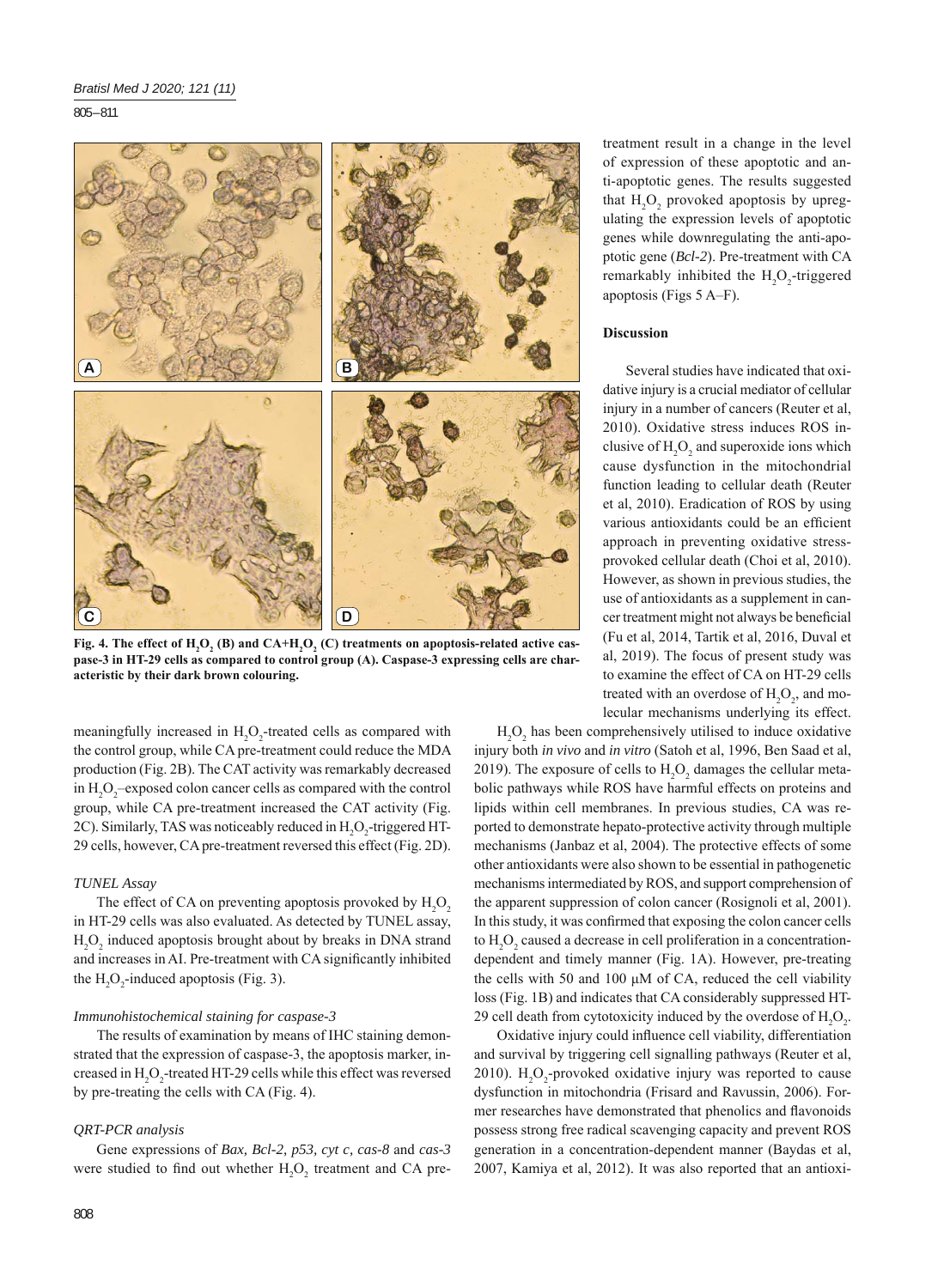

Fig. 5. The effect of H<sub>2</sub>O<sub>2</sub> and CA+H<sub>2</sub>O<sub>2</sub> on level of apoptosis-related gene expressions in HT-29. Cells were treated as stated in experimental groups. The mRNA levels of pro-apoptotic Bax (A), anti-apoptotic Bcl-2 (B), apoptotic cyt c (C), cas-8 (D), p53 (E) and cas-3 (F) were measured by using QRT-PCR analysis. Experimental values are expressed as mean  $\pm$  SEM (n  $\geq$  3). \*\*\* p < 0.001, \*\* p < 0.01, \* p < 0.05 indicate statistically significant differences between control and other groups; ns: not significant.

dant-rich bee product, propolis, has a potent free-radical scavenging activity, and obstructs LPO, thus defending the cells against low-density lipoprotein-induced oxidative injury resulting in the apoptotic pathway (Fang et al, 2014). As a subject of this research, it was shown that  $H_2O_2$  significantly increased both cellular ROS and LPO levels while CA pre-treatment reversed their levels in

H2 O2 -exposed HT-29 cells. On the other hand, in this study, the TAS level and CAT activity were significantly reduced in  $H_2O_2$ . treated HT-29 cells as compared with the control group, while CA pre-treatment increased their activity (Fig. 2 C, D).

Several indications of apoptosis used in this research provide a better understanding and a more comprehensive picture of the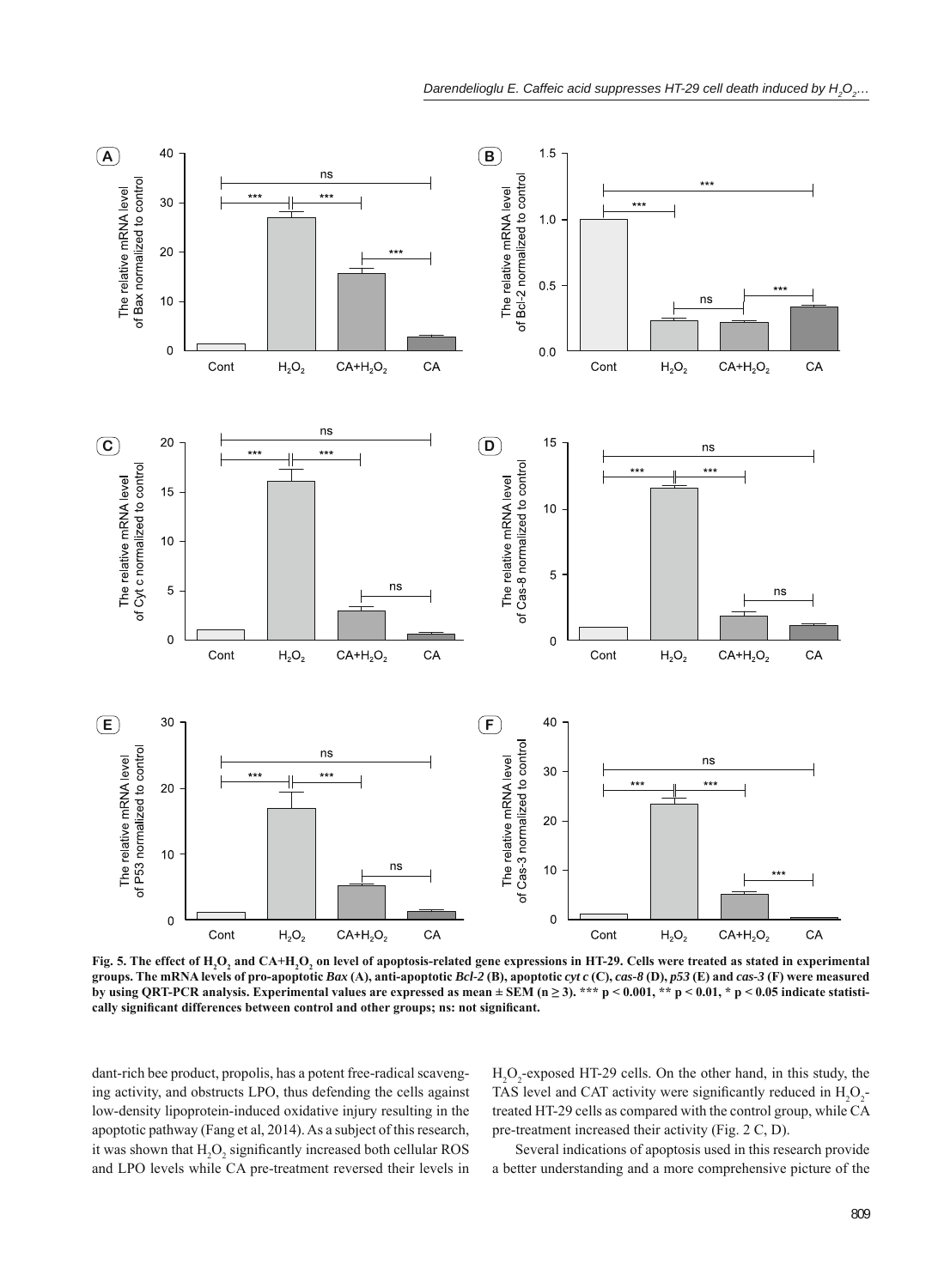## 805 – 811

influence of CA on the viability of  $H_2O_2$ -treated HT-29 cells. The AI was evaluated by TUNEL assay and it was shown that  $H_2O_2$ exposure remarkably increased AI in HT-29 cells. Notably, pretreatment with CA decreased the increase in AI in  $H_2O_2$ -exposed HT-29 cells. Present results are in agreement with previous studies proposing that oxidative stress is possibly playing an important role in  $H_2O_2$ -induced apoptosis (Jin and Wang 2019). In another study, the apoptotic index and caspase-3 expression of Hcy-treated MCF-7 cells were significantly decreased by co-treatment with antioxidant propolis (Tartik et al, 2016). Overall, these data revealed the capability of CA to prevent ROS generation and oxidative injury which plays a key role in  $H_2O_2$ -triggered apoptosis. Within this study, it was also confirmed that  $H_2O_2$  exposure induced cell death by activating caspase-3, and this was decreased by CA pre-treatment. These data demonstrated that CA acted as an anti-apoptotic compound by altering ROS, LPO, and TAS levels as well as CAT activity under the condition of  $H_2O_2$  overdose.

Extreme ROS generation causes cell death that could be either apoptotic or necrotic. In this study, the role of CA in the setting of  $H_2O_2$ -induced cell apoptosis was also studied. The research has demonstrated that the members of caspase enzymes participate in regulating the apoptotic pathway (Tartik et al, 2016). The equilibrium between anti - and pro-apoptotic genes might be crucial to the survival of cells. A noteworthy observation in this study was that of the upregulation of the expression of *Bax*, *cas-3*, *cas-8, cyt c, p53* and downregulation of *Bcl*-2 at mRNA levels after  $H_2O_2$  treatment (Fig. 5 A–F). Pre-treatment with CA considerably reversed the effect of  $H_2O_2$  on these genes. Overall, these data revealed that CA can suppress HT-29 cell death due to apoptosis triggered by  $H_2O_2$  overdose, while alteration in the expression of apoptotic genes may suggest an anti-apoptotic role of CA in  $H_2O_2$ -treated colon cancer cells.

Even though, preceding researches have indicated the efficacy of CA in inhibiting the viability of cancer cells (Cai et al, 2004, Ishida et al, 2018, Min et al, 2018), this study has pointed out the influences of CA in  $H_2O_2$ -treated HT-29 cells probably to go back to the mismatching results in cancer studies. Davison et al, (2013) and Park (2013) independently reported a controversial information on the influence of antioxidant supplement on cancerous cells which was in conflict with the outdated notion that antioxidants ought to serve as a remedy that would decrease the risk for cancer development by scavenging cancer-leading radicals. In another study, the use of antioxidants simultaneously with a chemotherapeutic drug 5-FU treatment was shown to decrease apoptosis in colon cancer cells (Fu et al, 2014). Additionally, the treatment of different cancer cells such as Huh-7, HepG2, and PLC-PRF-5 with sorafenib and diclofenac significantly increased cancer cell death compared to sorafenib or diclofenac alone. On the other hand, antioxidants such as N-acetyl-cysteine and ascorbic acid, reversed the deleterious effects of diclofenac and sorafenib co-therapy, indicating that the production of toxic levels of oxidative damage was responsible for cellular death (Duval et al, 2019). The novel significant data of this study demonstrated that the antioxidant intake can repair cancer cells in a similar way as they defend healthy cells by decreasing the level ROS and stimulating the activity of enzymatic antioxidants. This entire information cannot lead to a proposal

that antioxidant supplementation can obviously safely stop the progression of tumorigenesis in accord with conventional wisdom.

## **Conclusion**

In case of cancer progression, the drugs used against cancer or overproduction of endogenous compounds such  $H_2O_2$  induce apoptotic cell death due to excessive production of ROS in cancer cells. In nutshell, the results obviously present that the exposure of HT-29 cells to  $H_2O_2$  resulted in oxidative stress via decreasing the CAT and TAS activities, increasing the ROS and LPO levels, increasing the expression level of *cas-3, cas-8, bax, cytochrome c* and *p53*, and decreasing the mRNA level of anti-apoptotic *Bcl-2*. The pre-treatment of HT-29 cells with CA reversed the apoptosisinducing effect of  $H_2O_2$  essentially via mitigating the oxidative stress and apoptosis. In light of all these findings, it could be concluded that the use of antioxidants should be paid attention to as it could decrease the level of ROS and in turn decrease the apoptotic cell death which is an unwanted situation in the setting of cancer remedy. These findings highlight the importance of studying the detrimental effect of CA on cells treated with an overdose of  $H_2O_2$ .

# **References**

**1. Baydas G, Koz ST, Tuzcu M, Etem E, Nedzvetsky VS.** Melatonin inhibits oxidative stress and apoptosis in fetal brains of hyperhomocysteinemic rat dams. J Pineal Res 2007; 43 (3): 225-231.

**2. Ben Saad H, Ben Amara I, Kharrat N, Giroux-Metgès MA, Hakim A, Zeghal KM, Talarmin H.** Cytoprotective and antioxidant effects of the red alga Alsidium corallinum against hydrogen peroxide-induced toxicity in rat cardiomyocytes. Arch Physiol Biochem 2019; 125 (1): 35-43.

**3. Cai Y, Luo Q, Sun M, Corke H.** Antioxidant activity and phenolic compounds of 112 traditional Chinese medicinal plants associated with anticancer. Life Sci 2004; 74 (17): 2157‒2184.

**4. Choi BS, Sapkota K, Kim S, Lee H J, Choi HS, Kim SJ.** Antioxidant activity and protective effects of Tripterygium regelii extract on hydrogen peroxide-induced injury in human dopaminergic cells, SH-SY5Y. Neurochem Res 2010; 35 (8): 1269‒1280.

**5. Darendelioglu E, Ciftci M, Baydas G.** The apoptotic effects of SCFAs from Lactobacillus reuteri on (HT-29) human Colon cancer cells. Turk Nature Sci J 2017; 6: 11-19.

**6. Das K, Roychoudhury A.** Reactive oxygen species (ROS) and response of antioxidants as ROS-scavengers during environmental stress in plants. Front Environmen Sci 2014; 2: 53.

**7. Davison CA, Durbin SM, Thau MR, Zellmer VR, Chapman SE, Diener J et al.** Antioxidant enzymes mediate survival of breast cancer cells deprived of extracellular matrix. Cancer Res 2013; 73 (12): 3704‒3715.

**8. Duval AP, Troquier L, de Souza Silva O, Demartines N, Dormond O.** Diclofenac Potentiates Sorafenib-Based Treatments of Hepatocellular Carcinoma by Enhancing Oxidative Stress. Cancers 2019; 11 (10): 1453.

**9. Fang Y, Li J, Ding M, Xu X, Zhang J, Jiao P et al.** Ethanol extract of propolis protects endothelial cells from oxidized low density lipoprotein-induced injury by inhibiting lectin-like oxidized low density lipoprotein receptor-1-mediated oxidative stress. Exp Biol Med 2014; 239 (12): 1678‒1687.